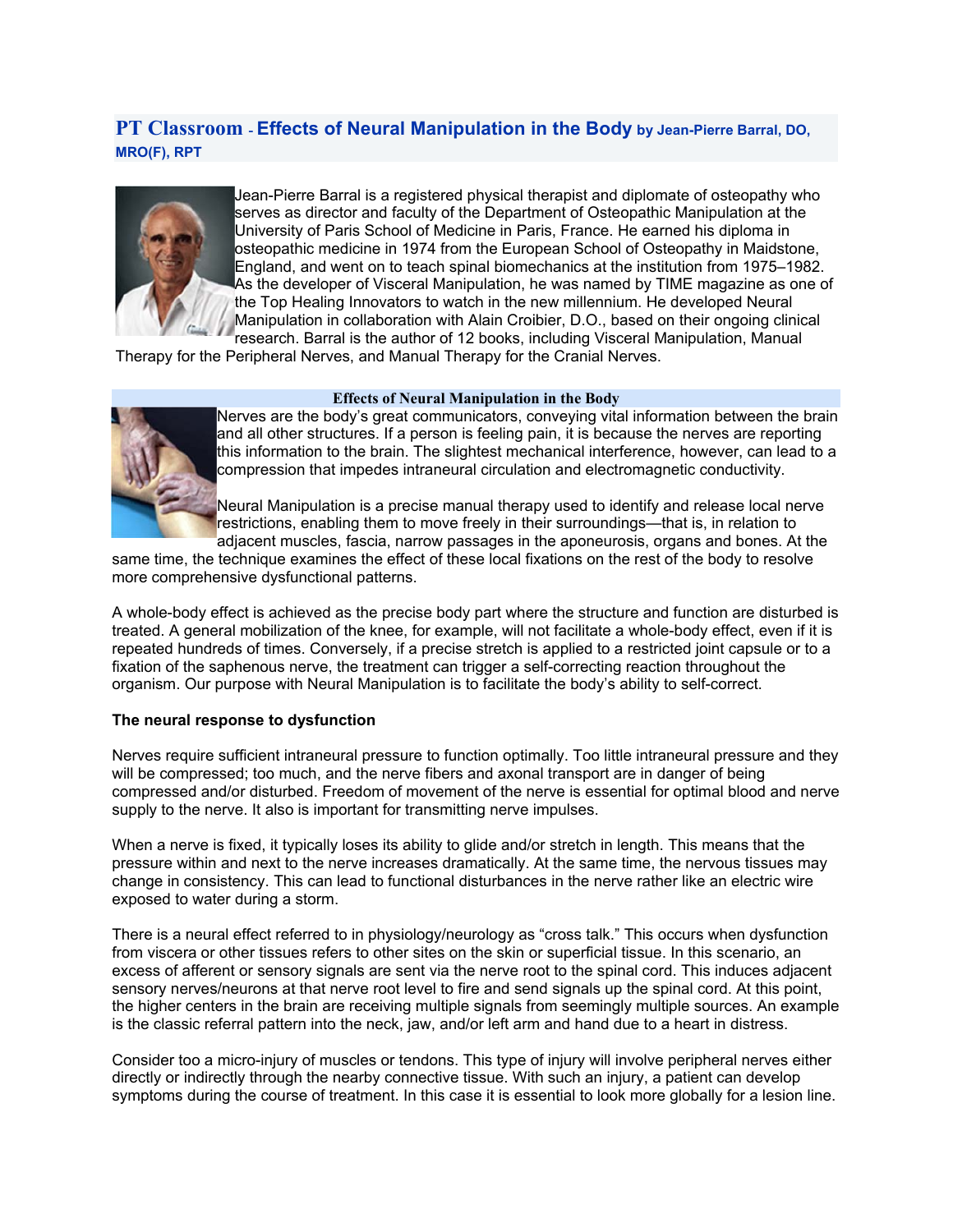For example, with an ankle sprain, it is clear that the ankle is not the only part affected, and other body areas must be explored. In addition to the crucial ligament, the small sensory nerve plexuses may well be ruptured or overstretched. They play a key role within proprioception. Treatment of peripheral leg nerves can therefore promote the healing process of the ankle and rapidly improve proprioception.

In all of these cases, Neural Manipulation aims to gently create movement and freedom within the central and peripheral nervous system by finding the points that are restricting the nerves, with consideration for their effects either on the other parts of that nerve or on the rest of the body. The technique helps to adjust the intraneural pressure and thus harmonize the entire length of the nerve. A well-balanced pressure ratio promotes the functioning of the supply vessels, lymph flow and electromagnetic conductivity.

## **Precise, gentle touch is required**

The nerve is a special tissue requiring much care and delicacy when treated manually. Manipulation that is too forceful or too insistent can provoke significant and long-lasting pain. Minimal compression should be used—just enough to stimulate the nervi nervorum (the intrinsic innervation of the nerve sheaths) without activating the nociceptive impulses.

On palpation, dysfunctional nerves feel harder than healthy nerves. There are two possible explanations:

• An increase in intraneural pressure that enlarges the volume of the nerve and its pressure resistance. • A hardening and/or fibrosis of the connective tissue. In this case the nerve would feel harder but not larger, somewhat like a taut and totally inelastic tendon.

Since nerves are composed of connective tissue or fascia, the same fascial techniques that can address adhesions, restrictions and pain in other areas also can relieve these problems in and around the nerves. Neural Manipulation techniques are focused on allowing space around the neural and vascular structures that permits normal blood flow to the tissues; it is this blood flow that allows nutrients and oxygen to reach the cells and waste products to be removed.

Treatment to the nerves can be either on a nerve itself or on its surrounding structures in order to free up its movement. To treat the nerves, precisely applied pressure is required. Nerves also respond well to gentle elongation when they are restricted. The nerve branches that supply areas of skin can be addressed through such techniques as skin-rolling (bindegewebs massage). Treatment of the surrounding structures involves the tissues that the nerve supplies, such as an organ, fascia, blood vessel or joint. Furthermore, as the nerve leaves the central nervous system through the foramina, it may be compressed by the disc, vertebral fractures, or foraminal stenosis. Such elements would also need to be addressed.

Neural Manipulation can positively affect the functioning of nerve roots. The tension of the perineurium and all the other neural connective tissues is transmitted down to the root sheaths. Therefore, the microcirculation in the periradicular vessels (arteries, veins and lymph vessels) can be improved by pressure and release techniques.

To adjust to far-reaching body movements, the nerve roots need a certain margin of accommodation or extensibility. This "length reserve" is restored with precise manual treatment. In lateral trunk bending with the spine rotated, the margin for the most stressed nerve roots must be at least 1cm. According to Professor Pierre Rabischong (1989), it could be that the intermediate layer of the spinal cord (dura mater and pia mater) continues along the entire length of the epineurium. Such a space would not only promote the transfer of mechanical forces but would be able to diffuse any fluid into the nerve sheaths.

Due to the extreme reactivity of nerves, the slightest stimulus to them will immediately send pieces of information shooting toward the central nervous system. At this point the brain will respond locally or generally. Therefore, it is important to release the compression gradually while maintaining a light hold until the nerve regains its normal volume. For both cranial and peripheral nerves, treatment always is